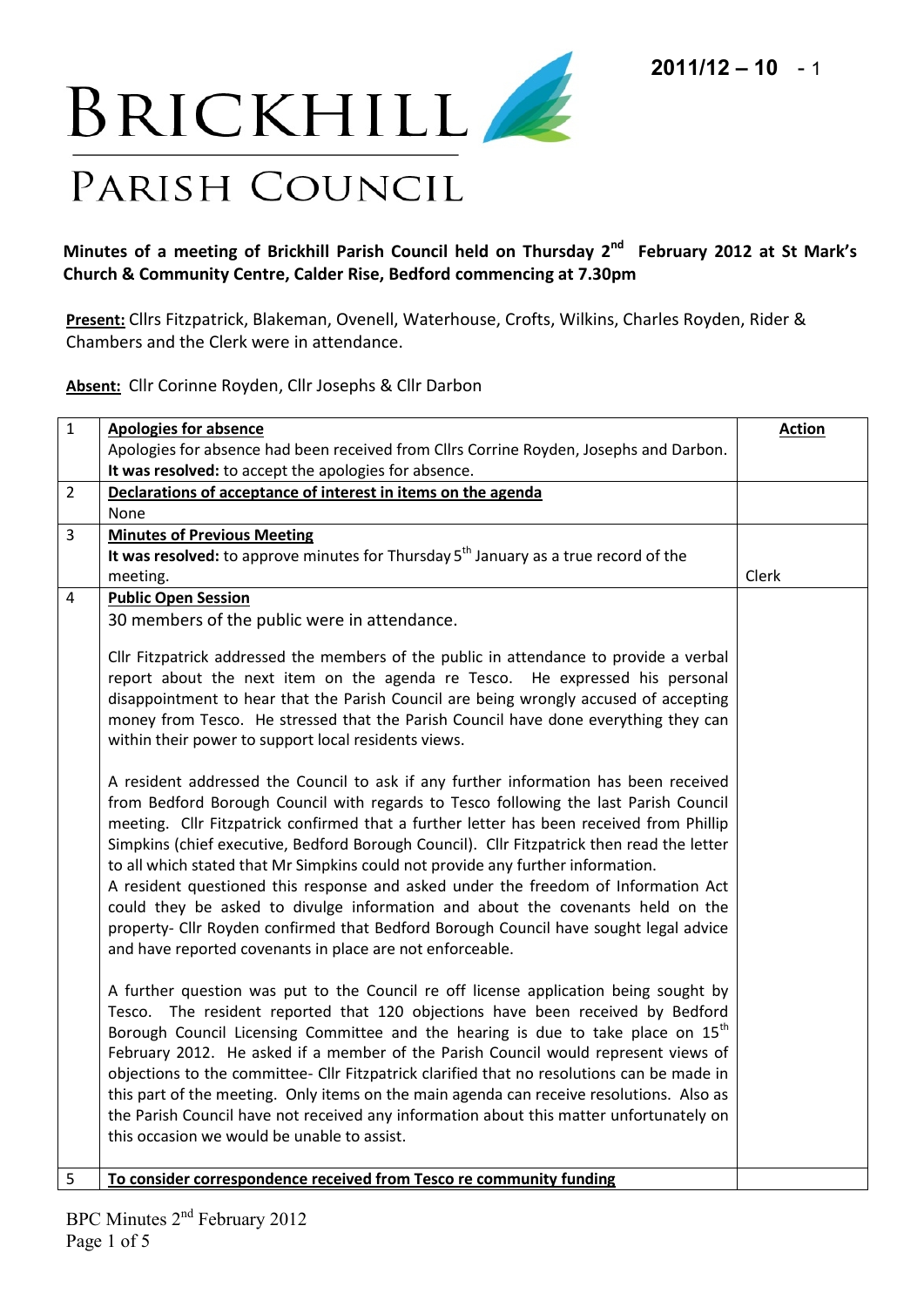|                | Cllr Fitzpatrick read out the email received from Carol Leslie (Regional Corporate Affairs<br>Manager for Tesco), which asked the Parish Council for ideas or suggestions of local<br>groups/activities which Tesco could consider making a donation to. This is part of their<br>standard community funding available when they open a store- The level of donation<br>would be £500. It could be split or given in full. Any local schools, charities, groups or<br>worthwhile causes would be considered.<br>Cllr Fitzpatrick made it clear that this community funding would not be received by the<br>Parish Council but would go direct to the chosen group.<br>Councillors were asked if they had any suggestions for groups locally that they are aware<br>of that would benefit from the funding. Cllr Fitzpatrick suggested funding the ongoing<br>work that BPHA undertook with youth in the parish.<br>Cllr Waterhouse suggested asking BPHA to contact Tesco directly to request the funding,<br>this was seconded by Cllr Royden.<br>It was resolved: Clerk to ask BPHA to liaise with Tesco directly. | Clerk |
|----------------|----------------------------------------------------------------------------------------------------------------------------------------------------------------------------------------------------------------------------------------------------------------------------------------------------------------------------------------------------------------------------------------------------------------------------------------------------------------------------------------------------------------------------------------------------------------------------------------------------------------------------------------------------------------------------------------------------------------------------------------------------------------------------------------------------------------------------------------------------------------------------------------------------------------------------------------------------------------------------------------------------------------------------------------------------------------------------------------------------------------------|-------|
| 6              | To receive a report from the Allotment & Waveney Green Working Group and consider                                                                                                                                                                                                                                                                                                                                                                                                                                                                                                                                                                                                                                                                                                                                                                                                                                                                                                                                                                                                                                    |       |
|                | and approve any recommendations                                                                                                                                                                                                                                                                                                                                                                                                                                                                                                                                                                                                                                                                                                                                                                                                                                                                                                                                                                                                                                                                                      |       |
|                | The Clerk circulated a report to all Councillors prior to the meeting giving details of<br>recommendations needing approval and proposed 3 year plan created by the group for<br>comments. Cllr Waterhouse as chair of the working group also gave a verbal update on<br>the information and asked the Council to approve the following recommendations:                                                                                                                                                                                                                                                                                                                                                                                                                                                                                                                                                                                                                                                                                                                                                             |       |
|                | Recommend appointing an independent expert to undertake a tree survey<br>1)<br>on the site - All agreed                                                                                                                                                                                                                                                                                                                                                                                                                                                                                                                                                                                                                                                                                                                                                                                                                                                                                                                                                                                                              |       |
|                | 2) Create a job specification & contract for the grass cutting requirements on<br>the green- All agreed                                                                                                                                                                                                                                                                                                                                                                                                                                                                                                                                                                                                                                                                                                                                                                                                                                                                                                                                                                                                              |       |
|                | Investigate further into ownership of land adjacent to Francis Groves Close-<br>3)<br>ask solicitor to undertake land search to provide clarity over ownership- all<br>agreed                                                                                                                                                                                                                                                                                                                                                                                                                                                                                                                                                                                                                                                                                                                                                                                                                                                                                                                                        |       |
|                | The Clerk also highlighted to the Council concern over the state of some of the internal<br>paths on the Green which need urgent repair, quotes for repair works are currently being<br>sought and this information will be brought to the next Parish Council meeting.                                                                                                                                                                                                                                                                                                                                                                                                                                                                                                                                                                                                                                                                                                                                                                                                                                              |       |
|                | Cllr Crofts also reported that there are several holes within the play area that have<br>developed that may need investigating.<br>It was resolved: all agreed to approve working group's recommendations and 3 year<br>plan for site.                                                                                                                                                                                                                                                                                                                                                                                                                                                                                                                                                                                                                                                                                                                                                                                                                                                                               | Clerk |
| $\overline{7}$ | To review and approve amendments to the Standing Orders, Risk Assessment, Financial                                                                                                                                                                                                                                                                                                                                                                                                                                                                                                                                                                                                                                                                                                                                                                                                                                                                                                                                                                                                                                  |       |
|                | <b>Regulations.</b>                                                                                                                                                                                                                                                                                                                                                                                                                                                                                                                                                                                                                                                                                                                                                                                                                                                                                                                                                                                                                                                                                                  |       |
|                | The Clerk circulated, via email, a copy of each of these documents prior to the meeting                                                                                                                                                                                                                                                                                                                                                                                                                                                                                                                                                                                                                                                                                                                                                                                                                                                                                                                                                                                                                              |       |
|                | highlighting any necessary amendments or additions. The Councillors present reported                                                                                                                                                                                                                                                                                                                                                                                                                                                                                                                                                                                                                                                                                                                                                                                                                                                                                                                                                                                                                                 |       |
|                | that unfortunately the documents were not received, due to the current difficulties with<br>the Parish Council email and broadband connection and so deferred approving the                                                                                                                                                                                                                                                                                                                                                                                                                                                                                                                                                                                                                                                                                                                                                                                                                                                                                                                                          |       |
|                | standing orders and risk assessment until the next meeting to allow time to review. The                                                                                                                                                                                                                                                                                                                                                                                                                                                                                                                                                                                                                                                                                                                                                                                                                                                                                                                                                                                                                              |       |
|                | Clerk read out the 3 minor changes to the Financial regulations, all Councillors agreed to                                                                                                                                                                                                                                                                                                                                                                                                                                                                                                                                                                                                                                                                                                                                                                                                                                                                                                                                                                                                                           |       |
|                | approve.                                                                                                                                                                                                                                                                                                                                                                                                                                                                                                                                                                                                                                                                                                                                                                                                                                                                                                                                                                                                                                                                                                             | Clerk |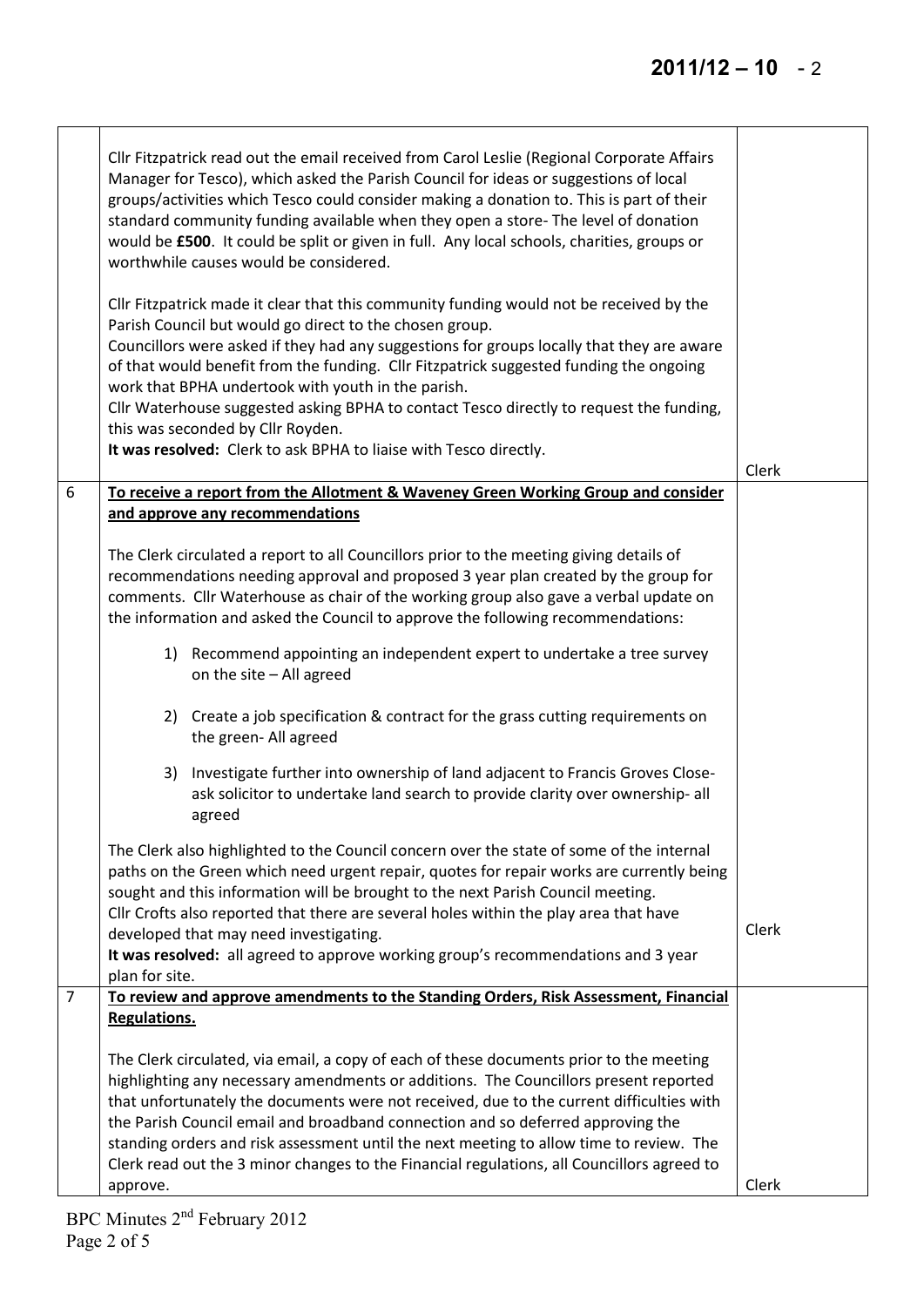## **2011/12 – 10** - 3

 $\overline{\phantom{a}}$ 

|    | It was resolved: Financial regulations document approved. Standing Orders and Risk<br>Assessment documents to be deferred to discuss at next Parish Council meeting. |                         |
|----|----------------------------------------------------------------------------------------------------------------------------------------------------------------------|-------------------------|
| 8  | <b>Staffing matters:</b><br>i)<br>To confirm which members will undertake the Clerk's appraisal                                                                      |                         |
|    | It was resolved: Cllr Fitzpatrick and Cllr Waterhouse will undertake the Clerk's appraisal                                                                           |                         |
|    | and a date will be arranged for this to take place shortly.                                                                                                          | <b>Cllr Fitzpatrick</b> |
|    | The Chairman to seek advice from BATPC re Gratuity fund<br>ii)<br>Cllr Fitzpatrick confirmed that following advice from the Clerk he has consulted with              | & Cllr<br>Waterhouse    |
|    | Louise Ashmore from BATPC and she has contacted NALC to seek further clarity over this                                                                               |                         |
|    | matter. Further information will therefore be given at the next Parish Council meeting                                                                               |                         |
|    | when this is received.                                                                                                                                               |                         |
|    | To consider employing a person to undertake litter picking duties on<br>iii)<br>Waveney Green from 1/4/12                                                            |                         |
|    | The Clerk circulated details of this proposal to all Councillors prior to the meeting as part                                                                        |                         |
|    | of the future expected maintenance costs for Waveney Green. It was suggested that the                                                                                |                         |
|    | Council look to recruit a person to undertake the litter picking duties on the Green 3<br>times a week. 4 hours should be sufficient for this.                       |                         |
|    | It was resolved: All Councillors agreed to this proposal and asked the Clerk to place an                                                                             |                         |
|    | advertisement in the next Parish Council newsletter to seek interested persons. The rate                                                                             |                         |
|    | per hour will be in accordance with national minimum wage level. The Clerk will create a                                                                             | Clerk                   |
|    | job description. (Under Local Government Act 1972 s112)                                                                                                              |                         |
| 9  | To confirm date and venue of the Annual Parish Meeting and agree the format for the                                                                                  |                         |
|    | event                                                                                                                                                                |                         |
|    | Councillors discussed possible dates to hold the meeting and ideas for guest speakers.<br>Cllr Fitzpatrick suggested updates from BPHA and Parkwood nature reserve.  |                         |
|    | It was resolved: to hold the meeting on Monday $14th$ May at 7.30pm at St, Mark's<br>Church, Calder Rise. Clerk to promote in forthcoming newsletter.                | Clerk                   |
| 10 | To review arrangements for the June 2012 Gathering on the Green Event                                                                                                |                         |
|    | A report was circulated prior to the meeting to all Councillors giving details of staffing                                                                           |                         |
|    | arrangements for the day and activities planned. The event will take place on Tuesday 5 <sup>th</sup>                                                                |                         |
|    | June 2012 11-3pm.<br>It was resolved: All agreed to proceed with the event as planned now that enough                                                                |                         |
|    | volunteers have come forward to help staff the day. Councillors also agreed to pay                                                                                   |                         |
|    | Assistant Clerk for the extra time needed to work on the bank holiday at double normal                                                                               |                         |
|    | rate as standard for planned hours 9.30-12pm.                                                                                                                        |                         |
| 11 | To receive a report from Borough Councillors Charles Royden and Wendy Rider                                                                                          |                         |
|    | A report was circulated to the Council prior to the meeting giving an update of issues - A                                                                           |                         |
|    | copy of this report will be kept in the minute file and can be found on the website.                                                                                 |                         |
|    | Cllr Rider and Cllr Royden asked the Parish Council if they would approve a request to                                                                               |                         |
|    | provide a regular article in the quarterly newsletter. All agreed.                                                                                                   |                         |
|    | It was resolved: all agreed to approve request for article in the parish newsletter, space<br>permitting.                                                            |                         |
| 12 | <b>Financial Matters</b>                                                                                                                                             |                         |
|    |                                                                                                                                                                      |                         |

BPC Minutes 2<sup>nd</sup> February 2012 Page 3 of 5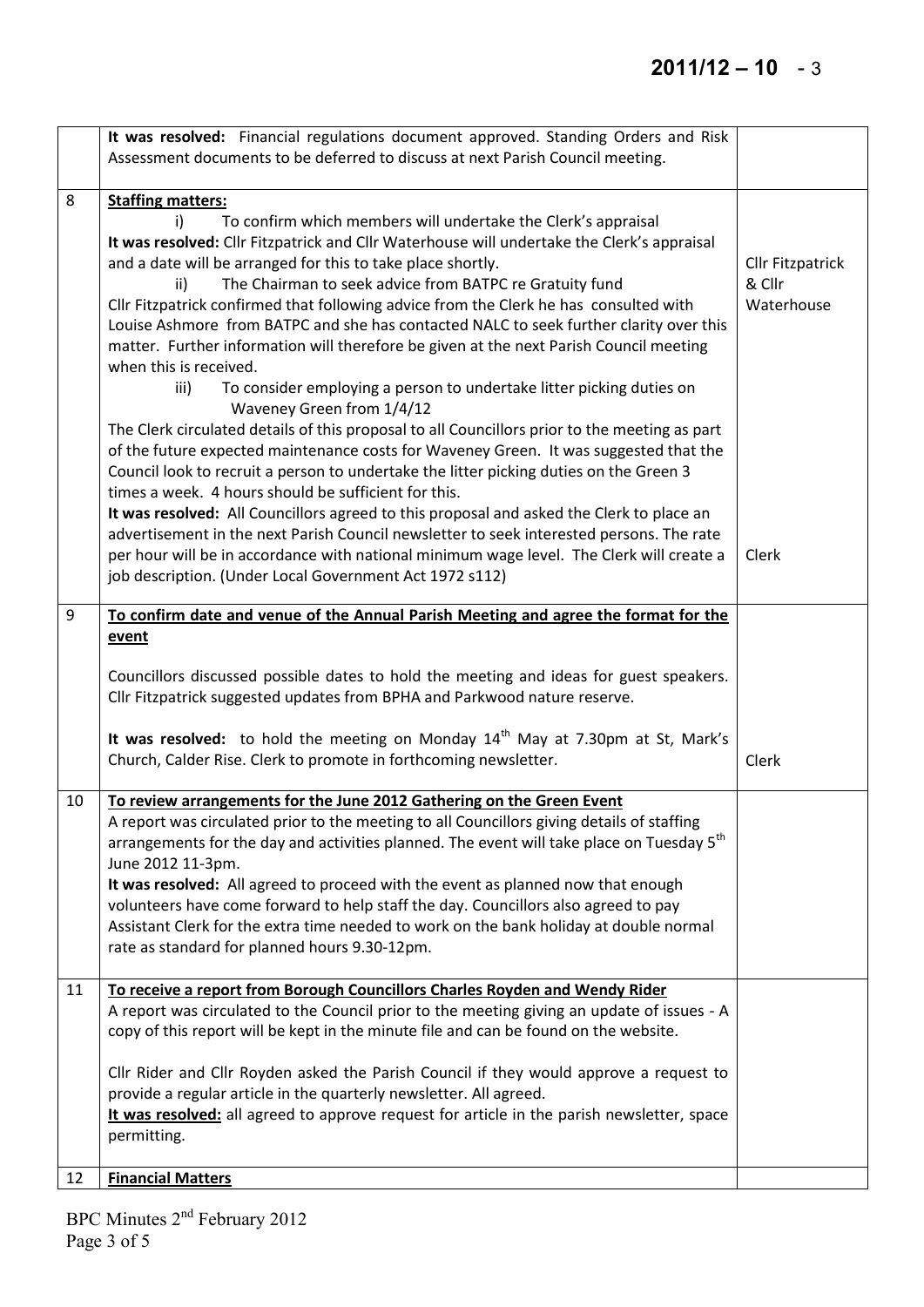| 375<br>S & S Removals<br>376<br><b>Herts County Council</b><br>377<br>St Marks                                                                                                                                                                                                                                | office move                                                      |           |  |  |  |
|---------------------------------------------------------------------------------------------------------------------------------------------------------------------------------------------------------------------------------------------------------------------------------------------------------------|------------------------------------------------------------------|-----------|--|--|--|
|                                                                                                                                                                                                                                                                                                               |                                                                  | 100.00    |  |  |  |
|                                                                                                                                                                                                                                                                                                               | supply 2 office desks                                            | 417.48    |  |  |  |
|                                                                                                                                                                                                                                                                                                               | office rent & room hire                                          | 79.50     |  |  |  |
| S J Chilvers<br>378                                                                                                                                                                                                                                                                                           | Portable Appliance Testing for<br>office equipment               | 31.90     |  |  |  |
| 379<br>R J Parsons                                                                                                                                                                                                                                                                                            | fix heating at community centre                                  | 103.20    |  |  |  |
| 380<br><b>Brickhill Community Centre</b>                                                                                                                                                                                                                                                                      | Hall Hire                                                        | 13.00     |  |  |  |
| <b>Viking Direct</b><br>381                                                                                                                                                                                                                                                                                   | Postage Costs                                                    | 87.86     |  |  |  |
| 382<br>F Johnstone                                                                                                                                                                                                                                                                                            | <b>Expenses Claim</b>                                            | 23.60     |  |  |  |
| 383<br><b>HMRC</b>                                                                                                                                                                                                                                                                                            | Penalty for late filing of P35 for<br>2010/11                    | 400.00    |  |  |  |
| 384<br><b>SLCC</b>                                                                                                                                                                                                                                                                                            | Membership renewal                                               | 157.00    |  |  |  |
| 385<br><b>Red N Security</b>                                                                                                                                                                                                                                                                                  | Repair lock on filing cabinet and<br>siting of external doorbell | 65.00     |  |  |  |
| 386<br><b>Bedford Borough Council</b>                                                                                                                                                                                                                                                                         | Parish Election Cost Recharge                                    | 225.34    |  |  |  |
| Mr S Gumble<br>387                                                                                                                                                                                                                                                                                            | Deposit for supply of rides at<br>GOG event                      | 50.00     |  |  |  |
| 388<br>Royal Mail Group Ltd                                                                                                                                                                                                                                                                                   | Mail redirection                                                 | 54.45     |  |  |  |
| 389<br><b>Brickhill Community Centre</b>                                                                                                                                                                                                                                                                      | Room hire                                                        | 6.50      |  |  |  |
| <b>Bedford Borough Council</b><br>390                                                                                                                                                                                                                                                                         | Waveney Green costs recharge                                     | 14,805.00 |  |  |  |
| M Fitzpatrick<br>391                                                                                                                                                                                                                                                                                          | CSF print costs                                                  | 81.00     |  |  |  |
| 392<br>Just Computers                                                                                                                                                                                                                                                                                         | update PC laptop and increase<br>memory                          | 75.00     |  |  |  |
|                                                                                                                                                                                                                                                                                                               | <b>TOTAL</b>                                                     | 16,775.83 |  |  |  |
| It was noted that the Parish Council had finally received an invoice from Bedford Borough<br>Council for recharges for management on Waveney Green and there is still one further<br>invoice outstanding for the last 3 months of 2012 which will be received shortly these are<br>expected to total £16,450. |                                                                  |           |  |  |  |